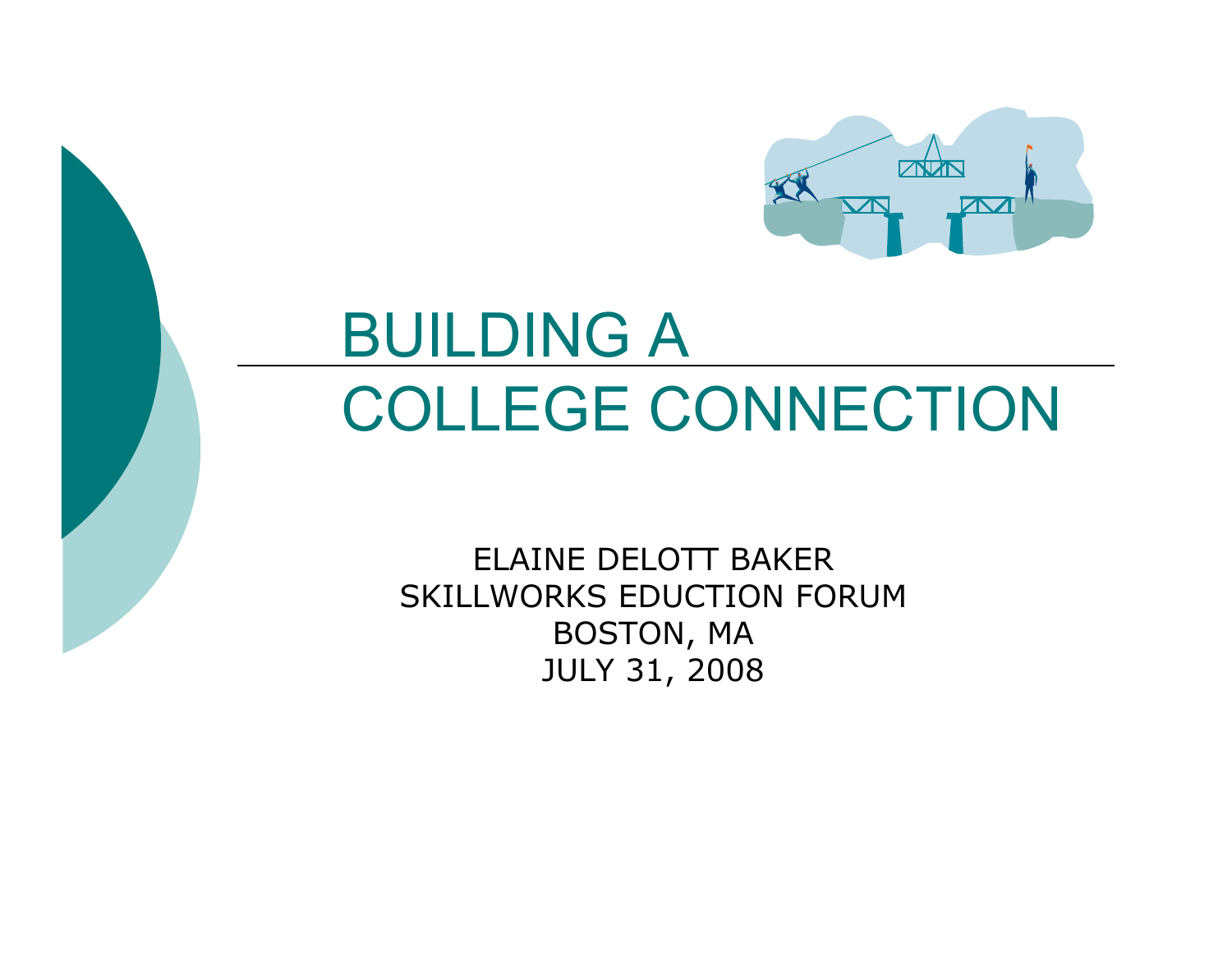## Project Support

- Breaking Through grant from the Charles Stewart Mott Foundation under the direction of Jobs for the Future and the National Council of Workforce Education, Community College of Denver
- o Ready for College grant from the US Department of Education, Office of Adult and Vocational Education (OVAE), Colorado Community College System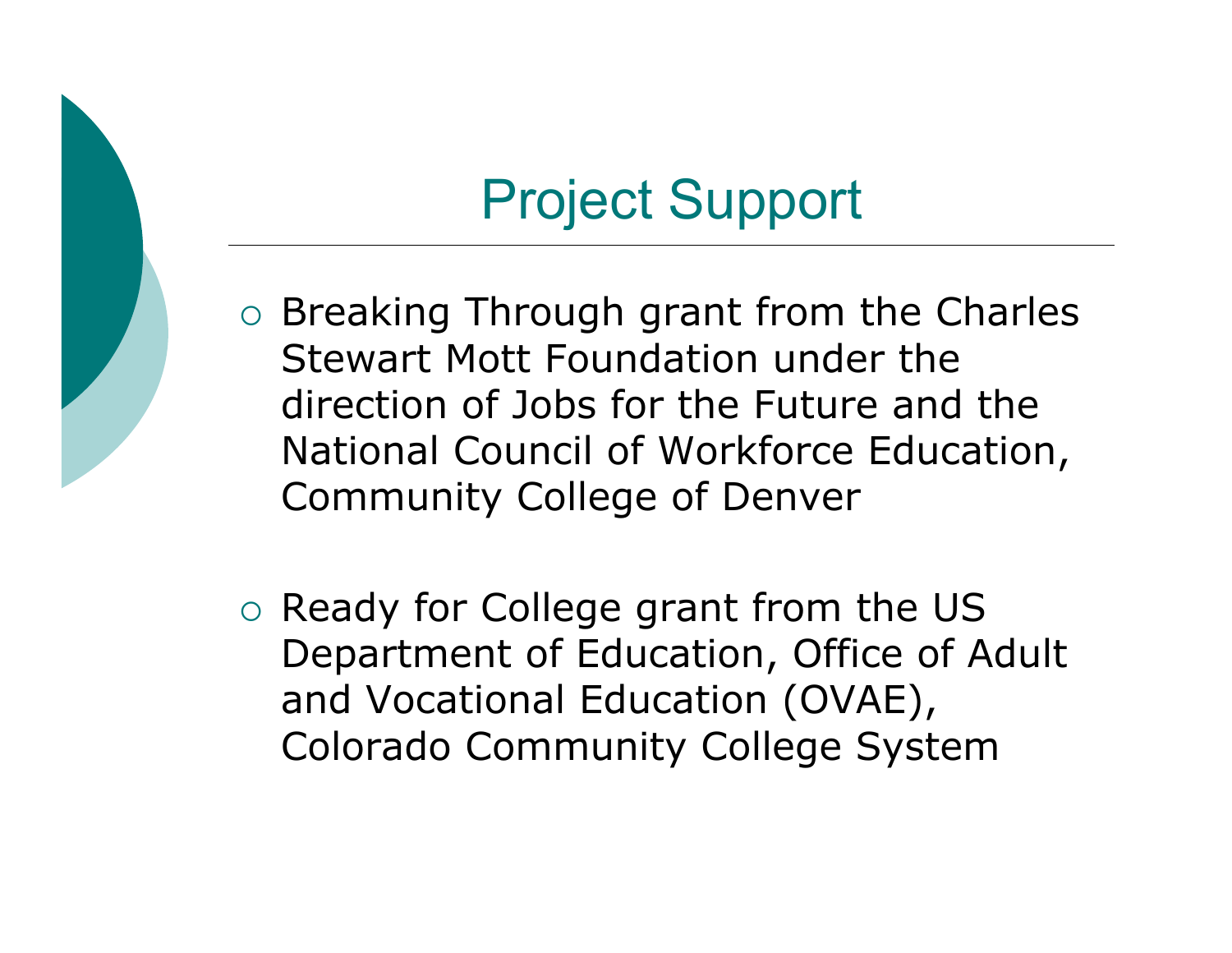## Goals of College Connection

- To move more students from GED completion to college degrees and certificates.
- To reduce the time GED completers need to spend in remedial/ developmental coursework.
- To orient students to college programs and services.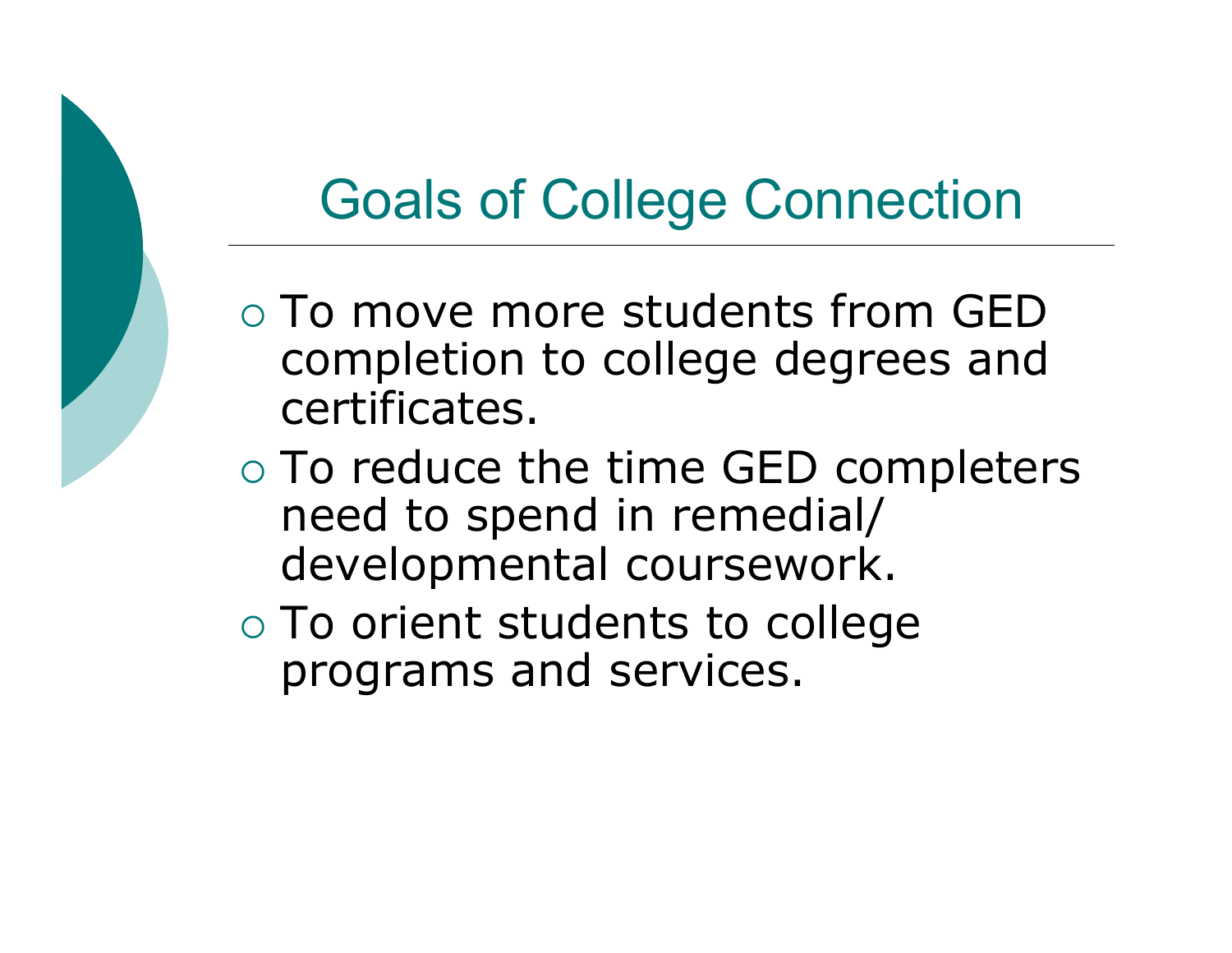## Targeted Students

- o Career goal/College-bound
- o Non-traditional/High-risk
- $\circ$  Higher GED scores -- 2310+ points
- Faster learners
- Need fast pace
- Some remediation needed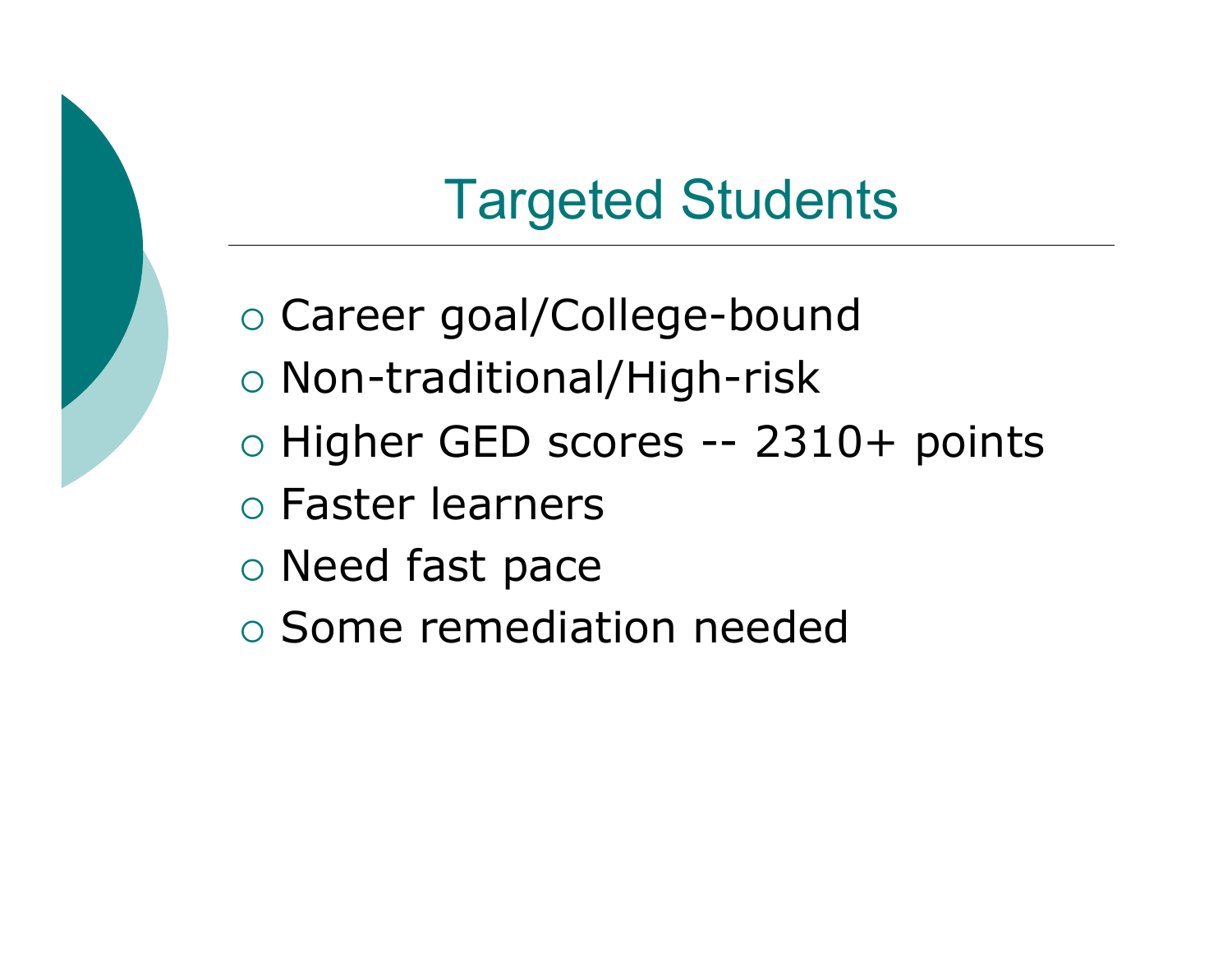### **Gaps**

- Underprepared for college level work
- Unsure of whether they are "college material"
- Lack of familiarity with college processes
- Limited understanding of career pathways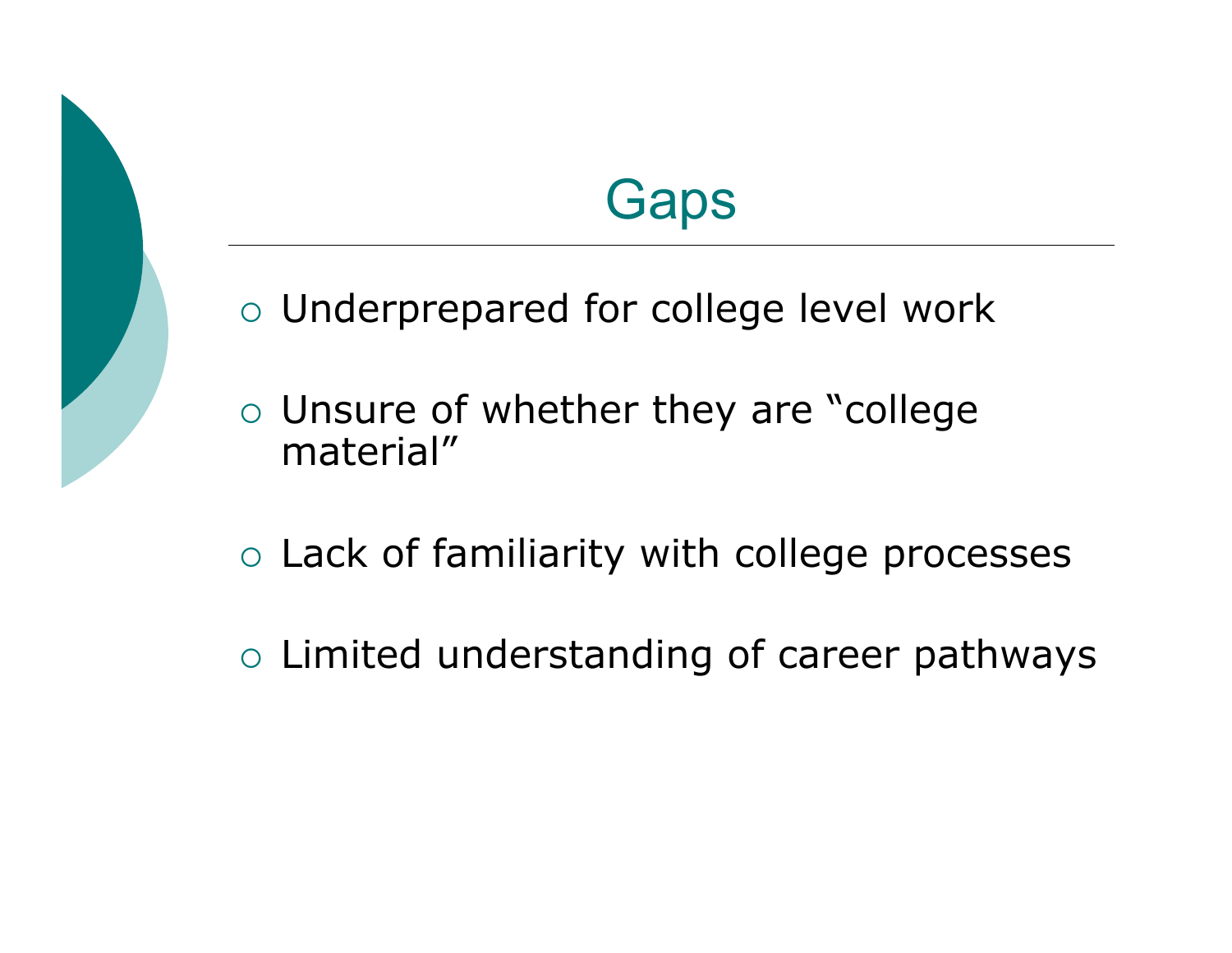## NATIONAL TRANSITION MODELS

- Advising Model
- GED-Plus Model
- o Career Pathways Model
- o College Prep Model
- ESOL Model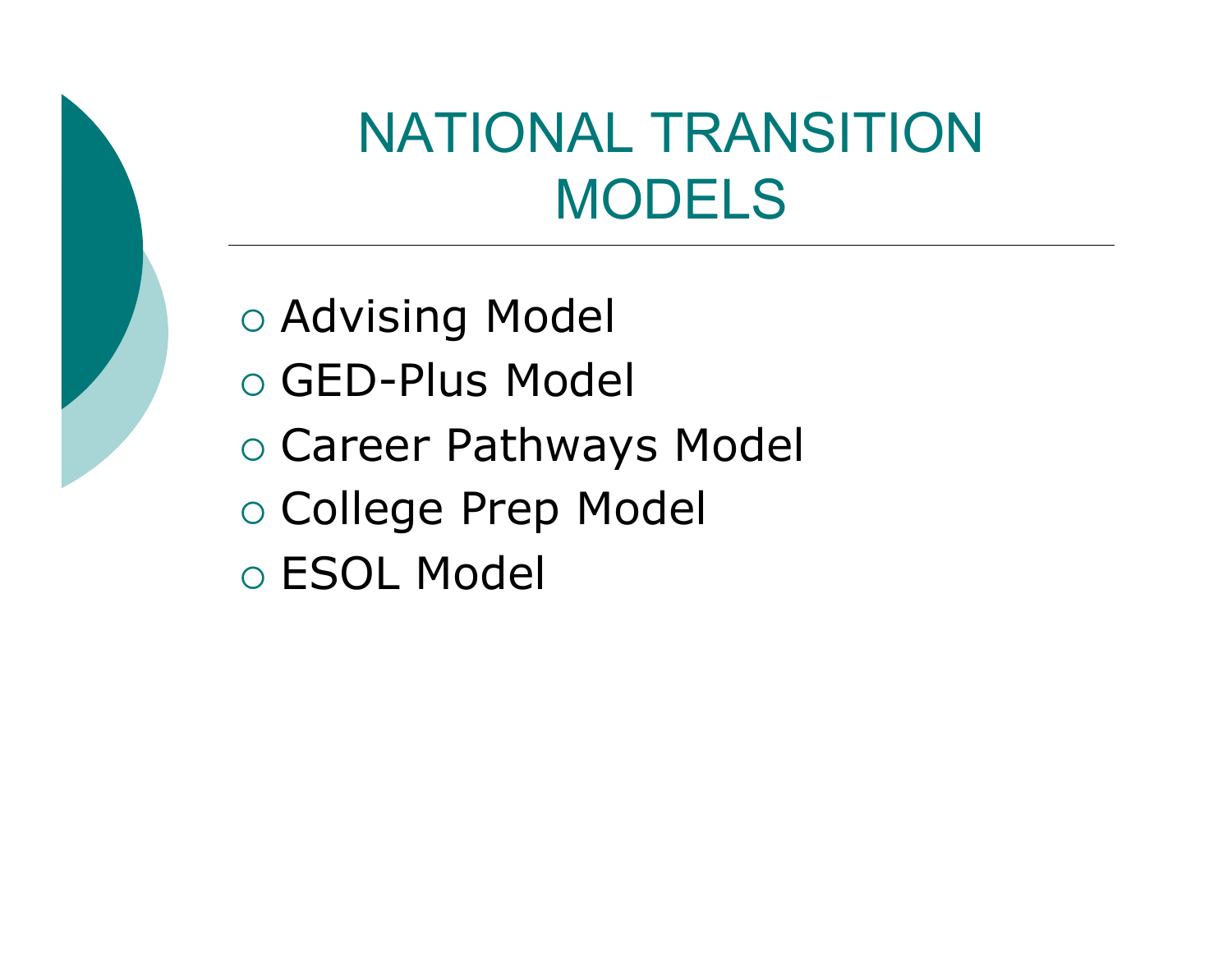## Advising Model

Less of a time commitment

Less expensive

Provides individual counseling

Less emphasis on academic skills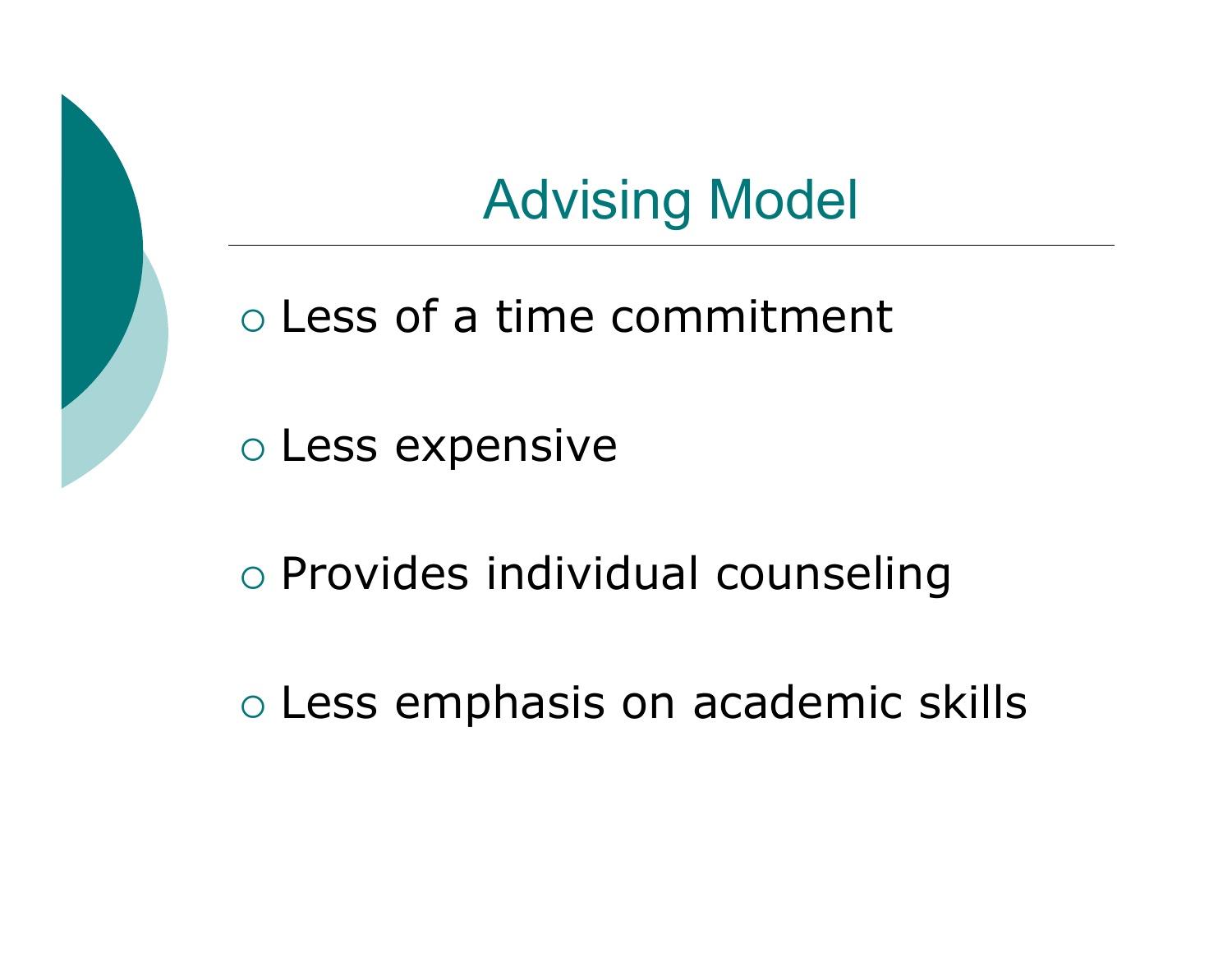### GED+ Model

#### Expands curriculum to include critical thinking

- Less expensive than College-Prep Model
- Places additional requirements on GED teachers and students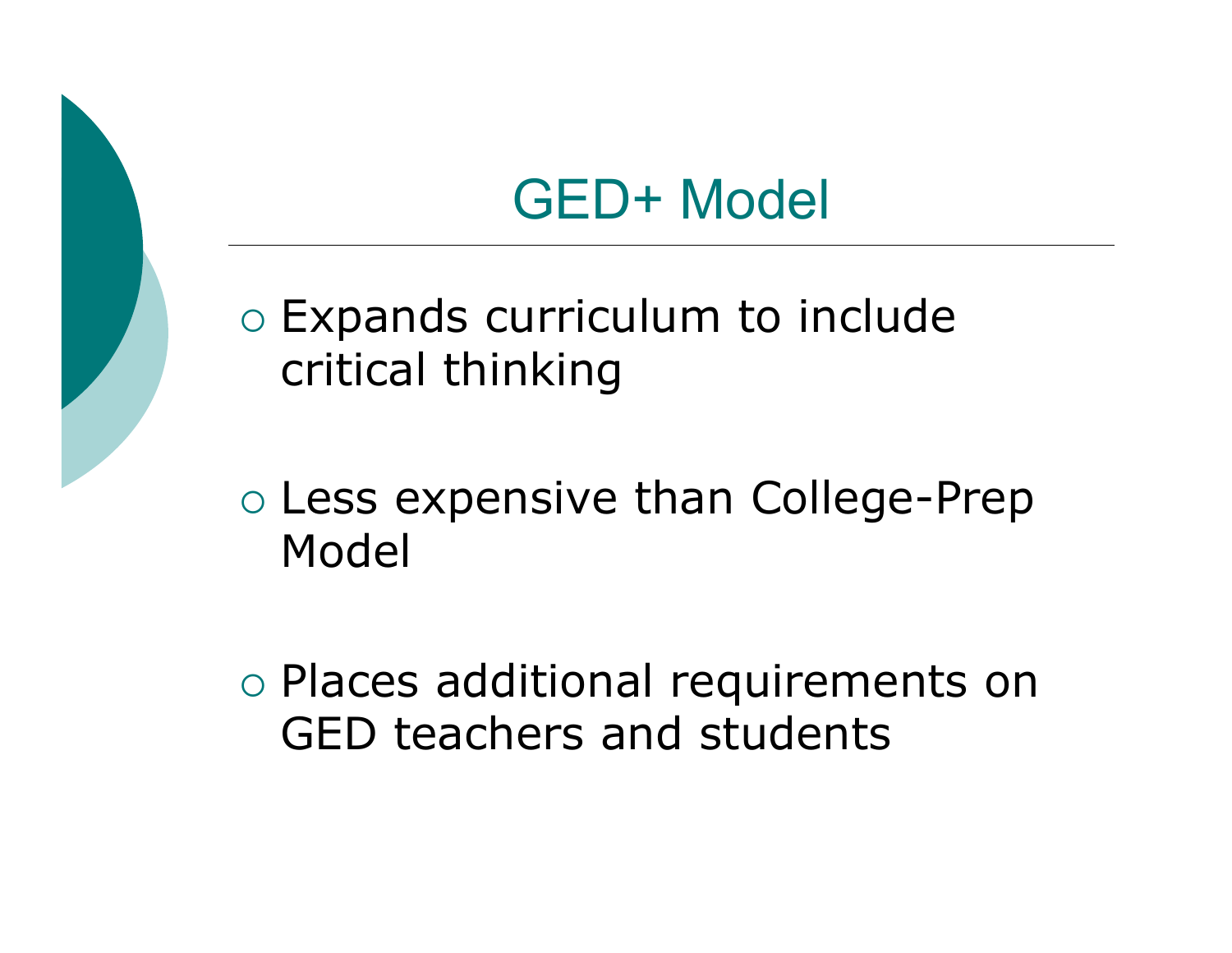## Career Pathways Model

#### Accesses college-level occupational training

 Instruction is relevant to career interests

o May not prepare students for future college-level courses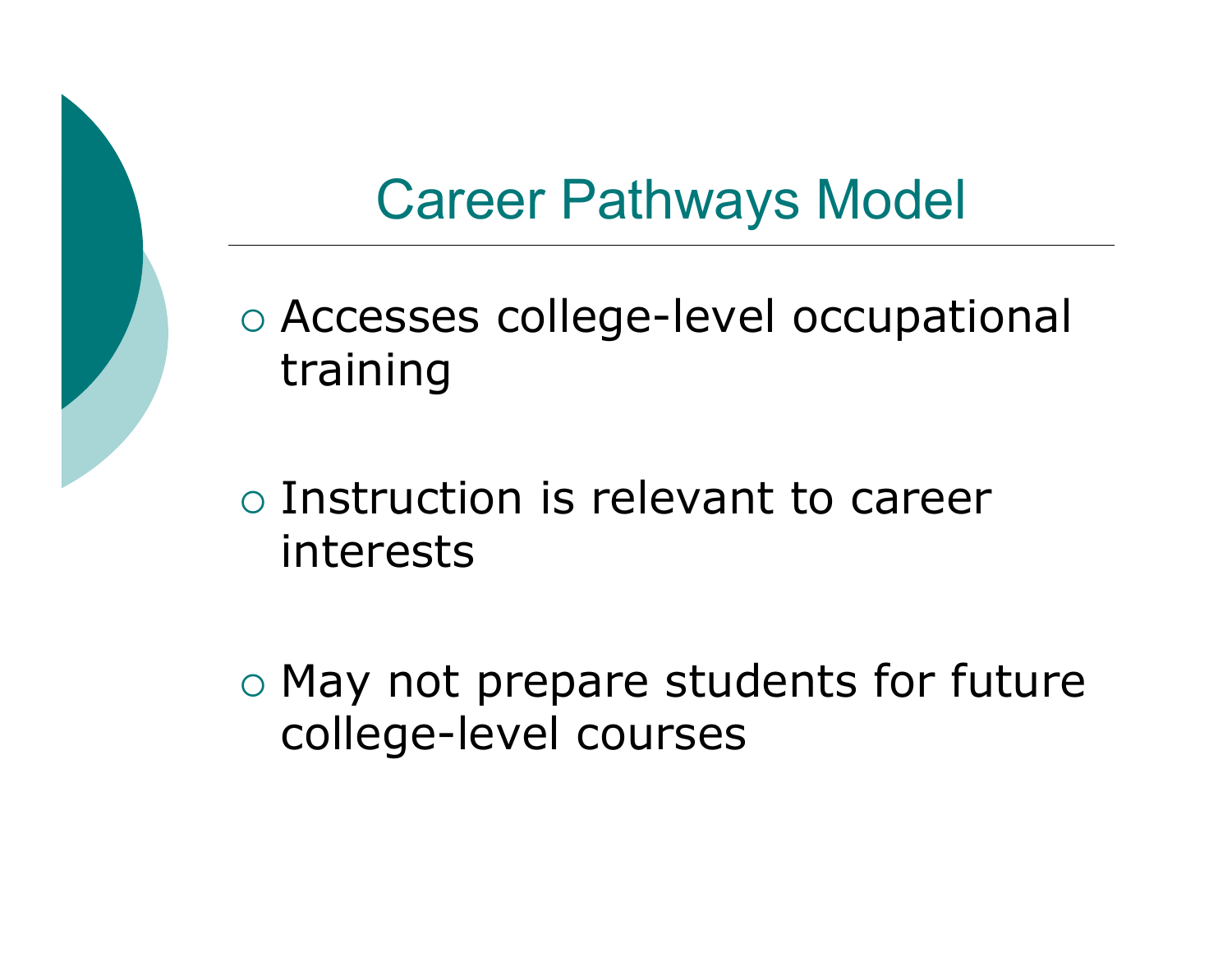## College-Prep Model

- Provides direct instruction
- Utilizes cohort model
- $\circ$  Provides seamless transition through integration of developmental courses with actual transition process
- o Requires collaboration between colleges and adult education providers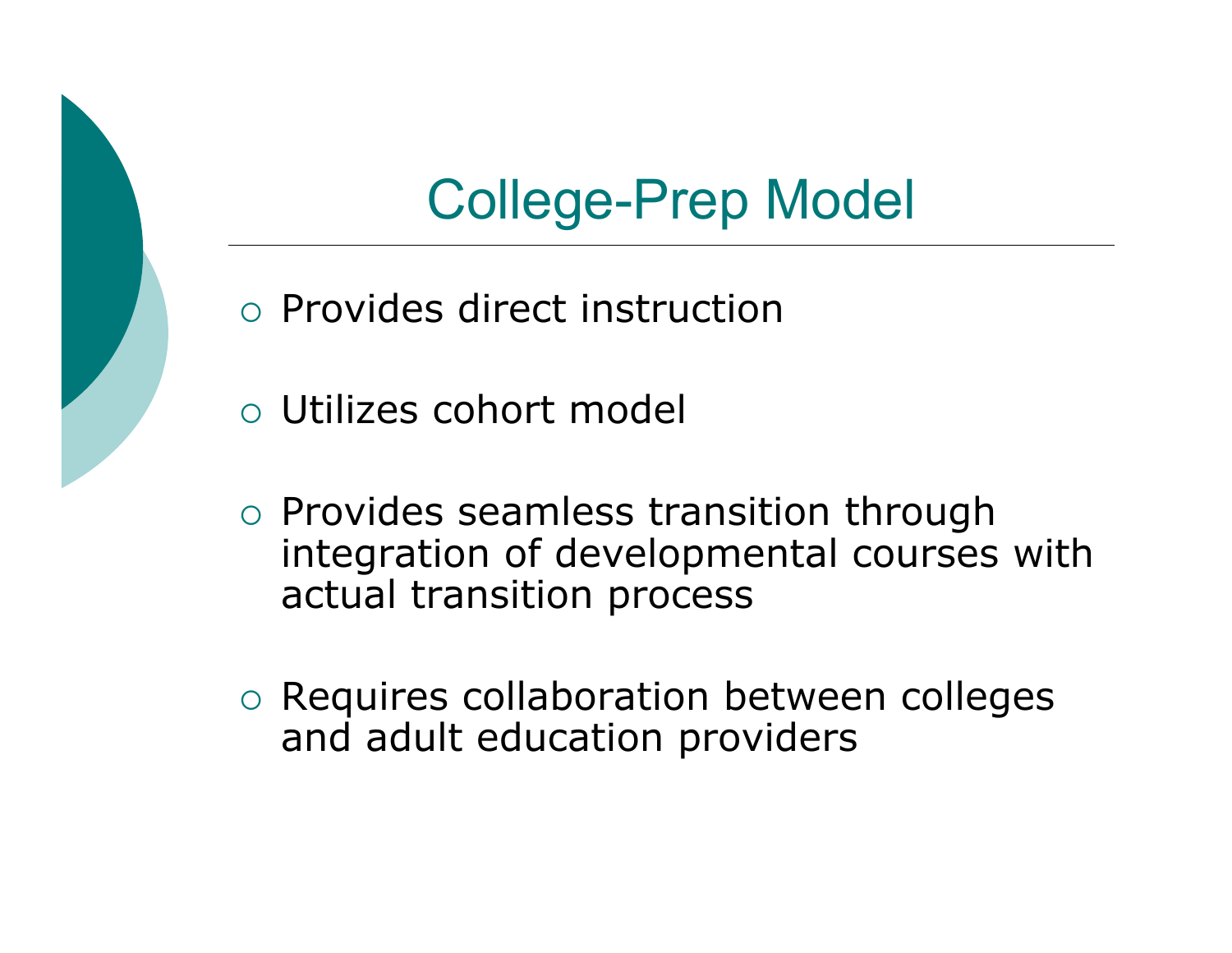### ESOL Model

#### Develops academic language skills

o Credit-based ESL or introductory composition courses

 Academic skills limited to language arts, math excluded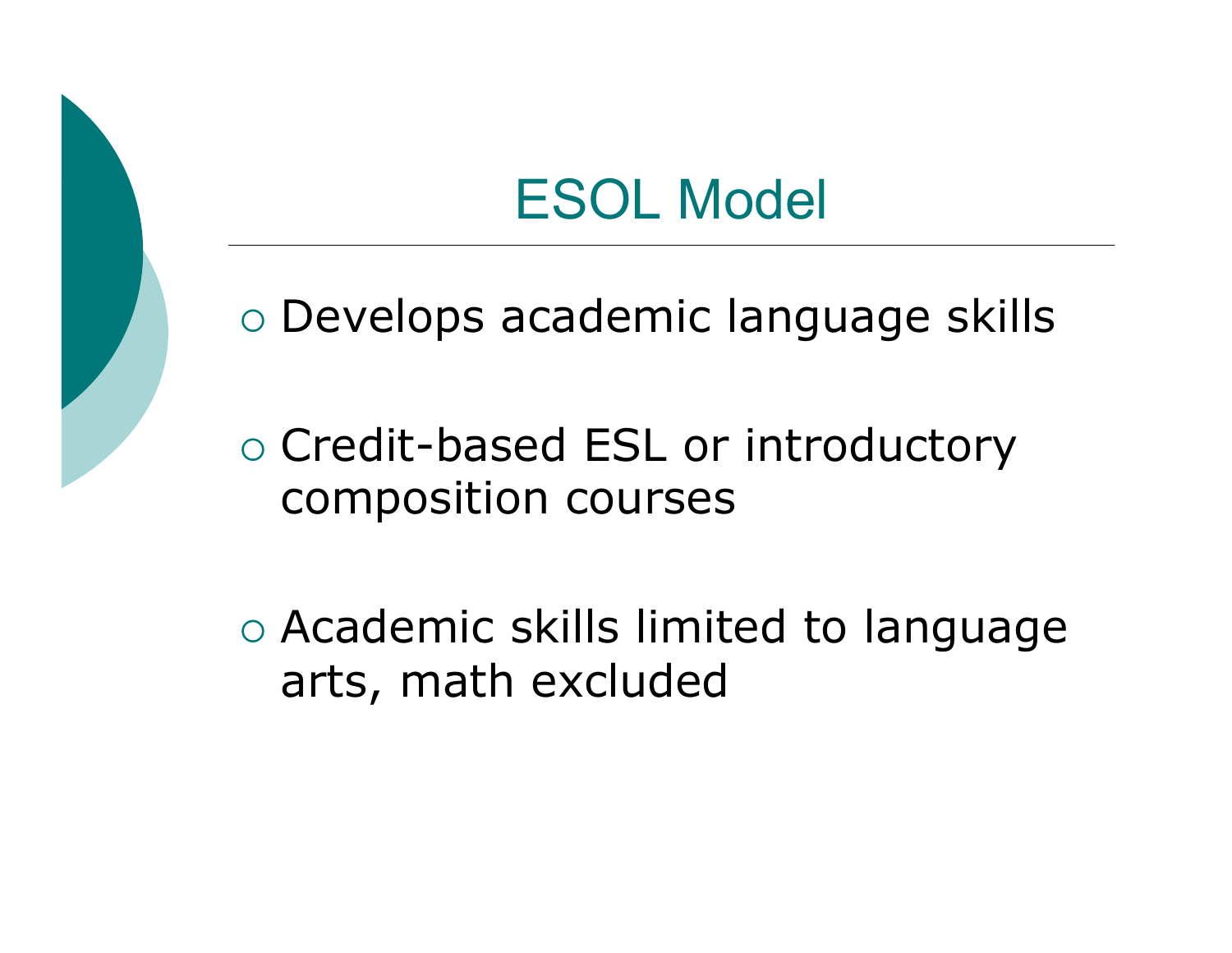

## Blended Model

New England ABE-to-College Transition Project  *College Prep Model*

Florida *GED+ Model* 

FastStart @CCD - Accelerated Developmental Learning Communities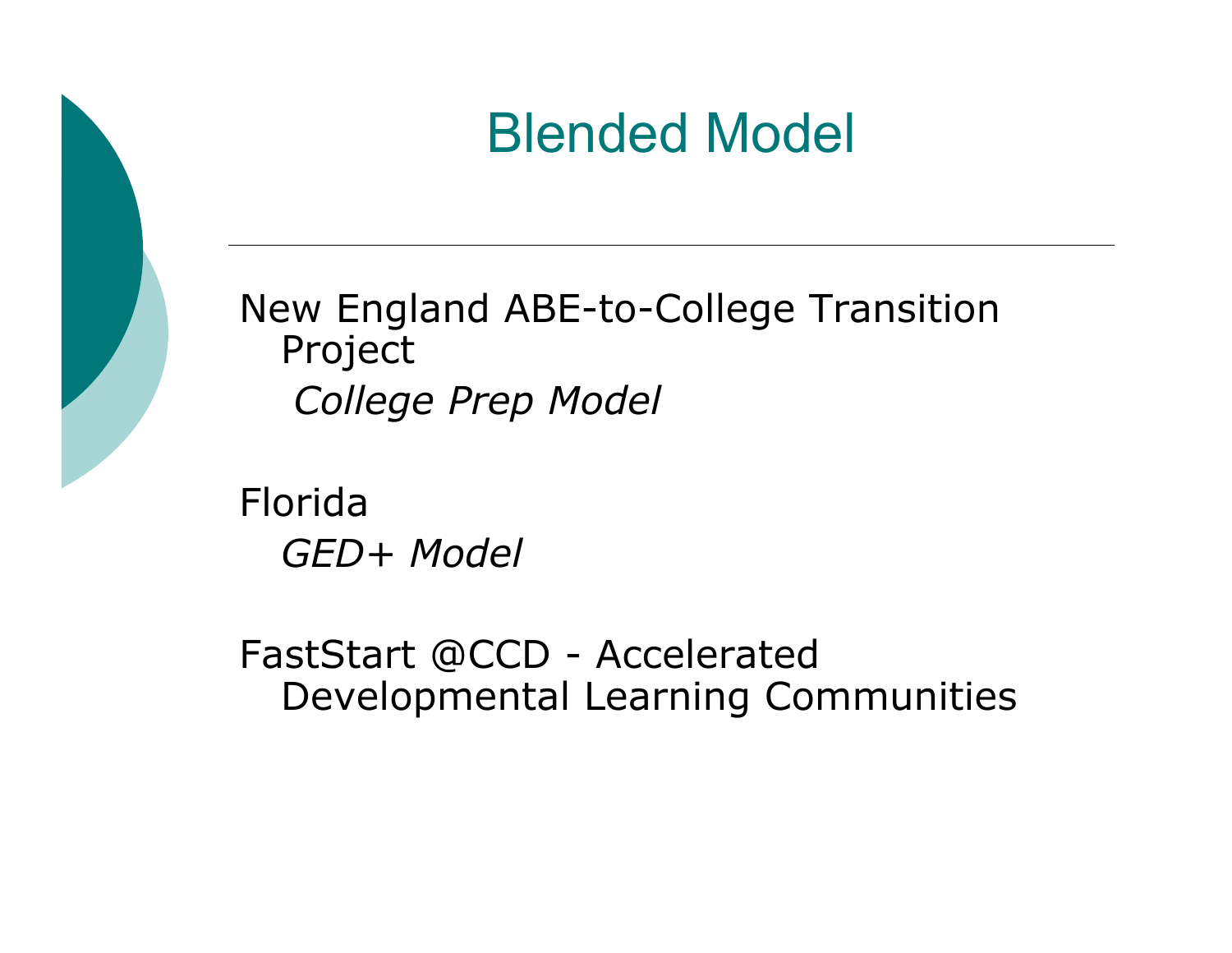## CCD PLAN

- Incorporate career exploration and guidance
- Accelerated academics
- Emphasize strategies and critical thinking
- Utilize learning community principles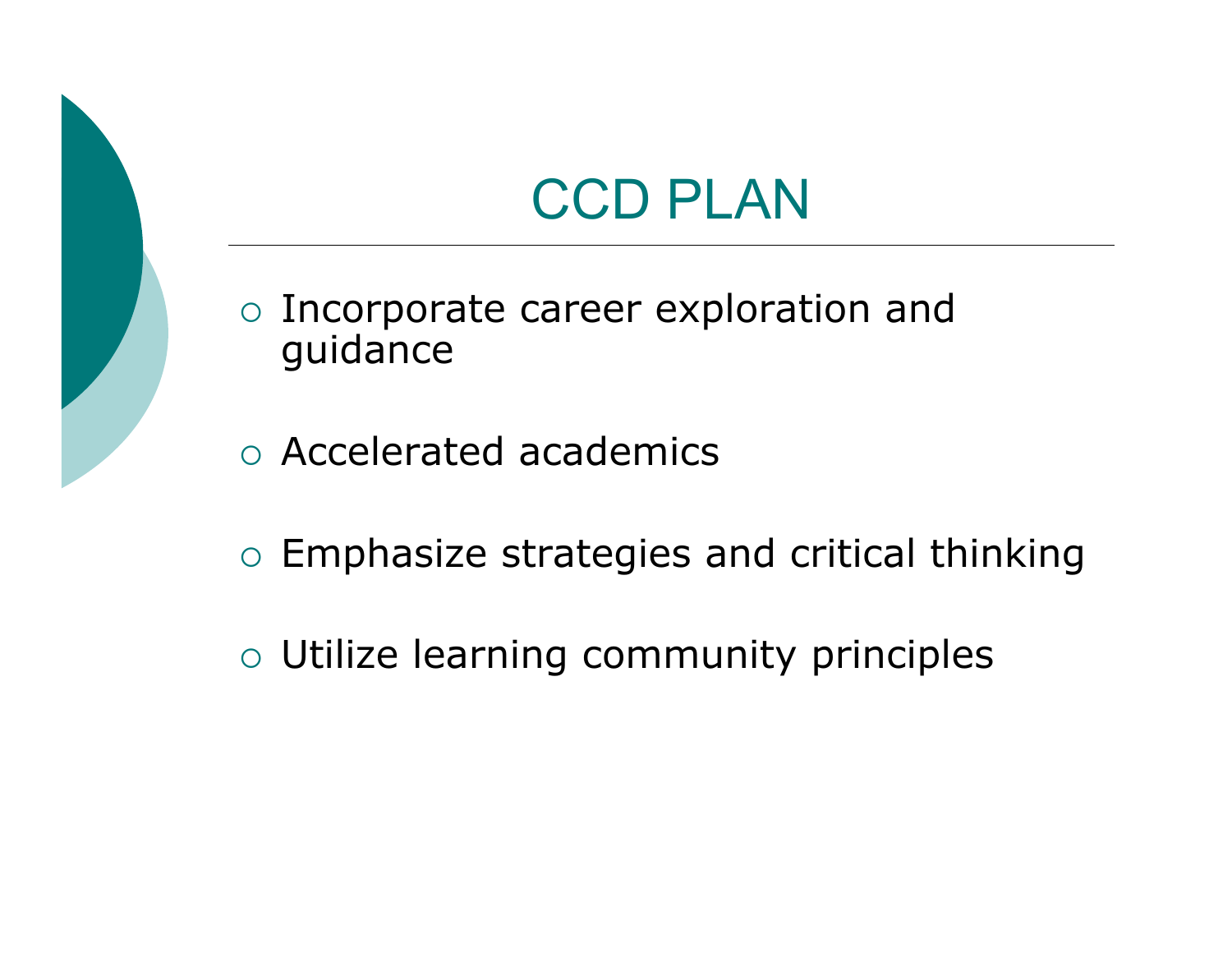## Program Structure

#### Classes

- Math
- Integrated Reading/Writing
- AAA 101 (College 101: The Student Experience)
- Study Group/Tutoring/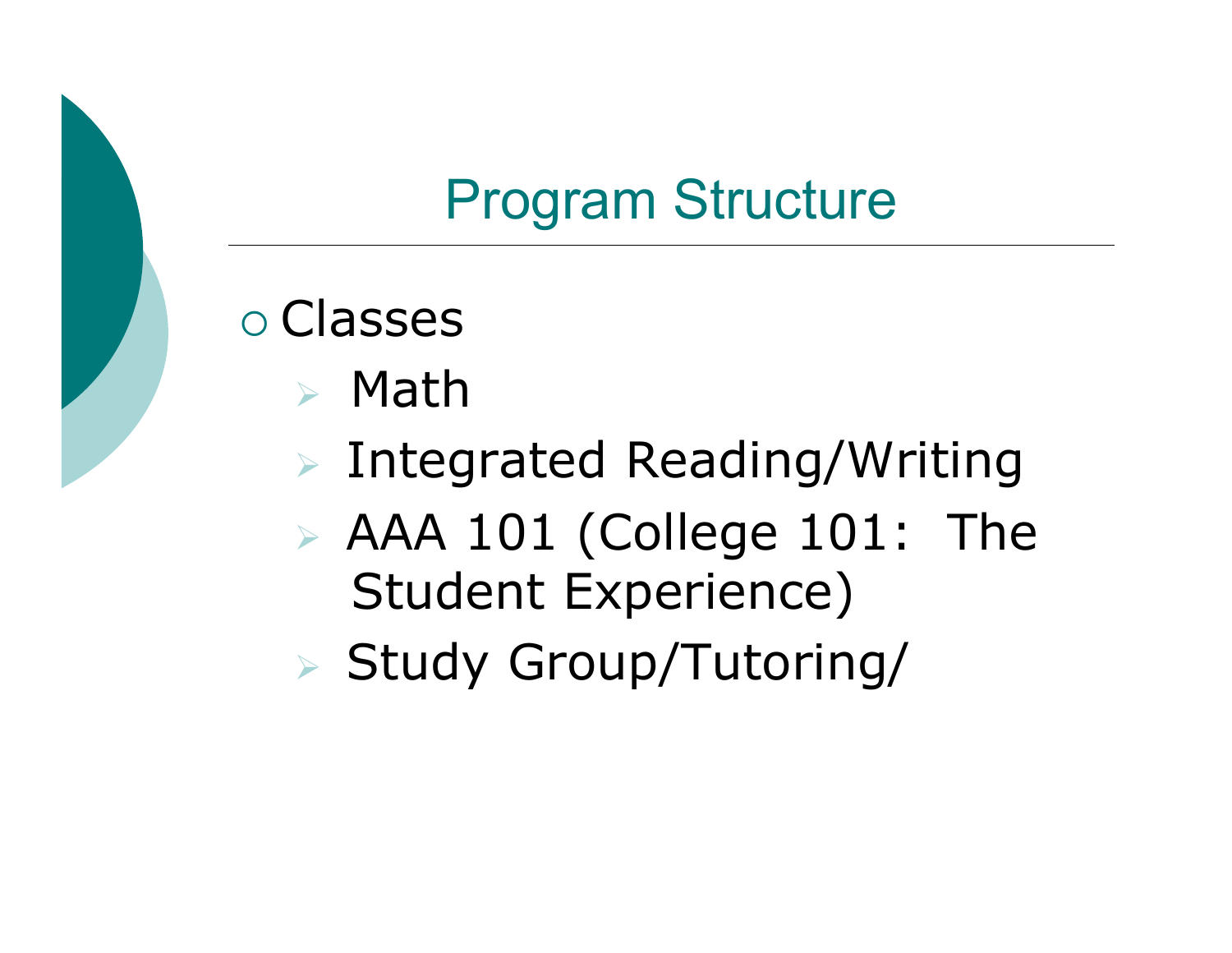## Course Description - Math

 Emphasizes problem-solving strategies while helping students become more competent in mathematics, pre-algebra, and algebra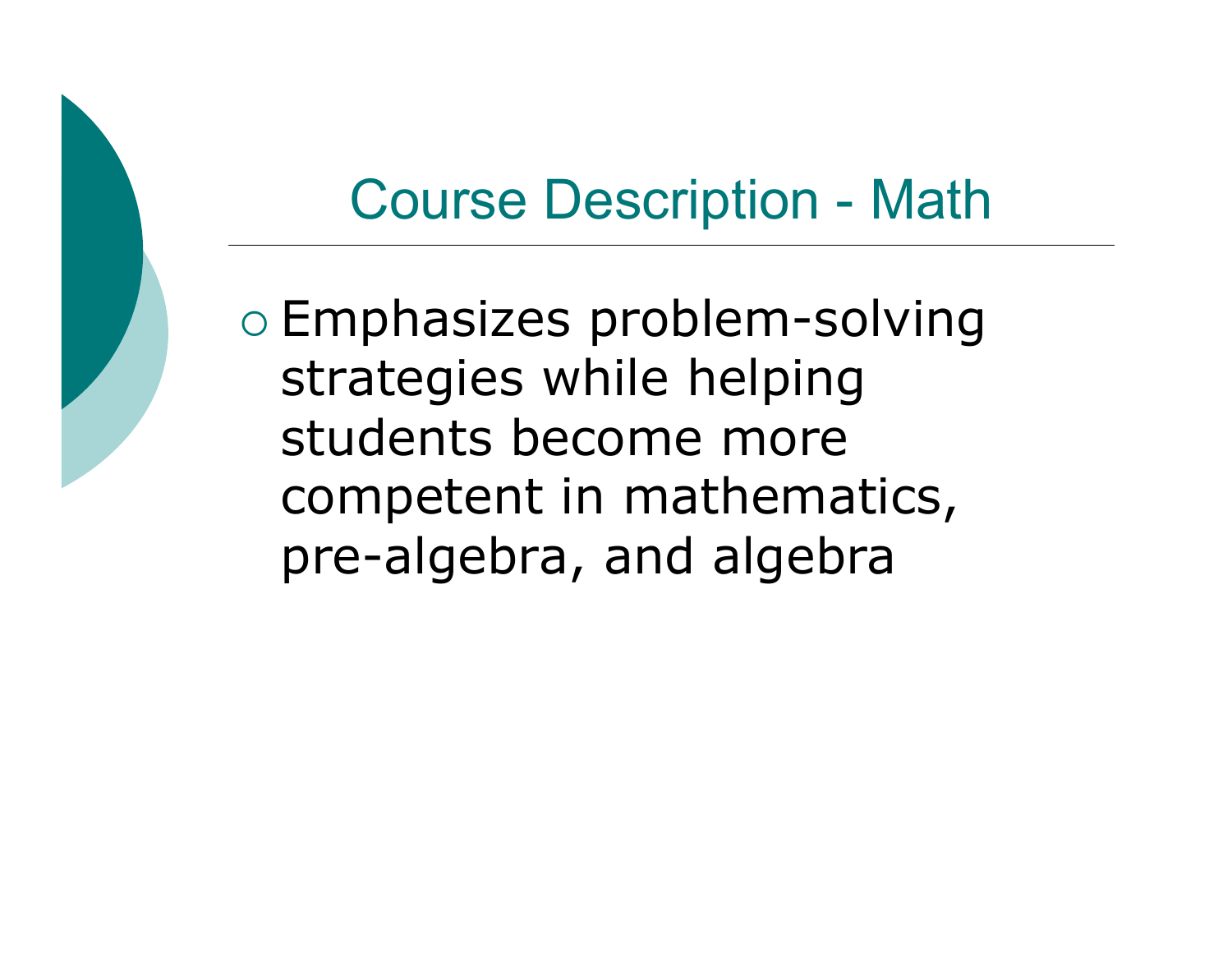Course Description – Reading/Writing

o Transitions the GED recipient to college level reading and writing Focuses on: college-level vocabulary building basic reading strategies critical reading/thinking strategies basic writing skills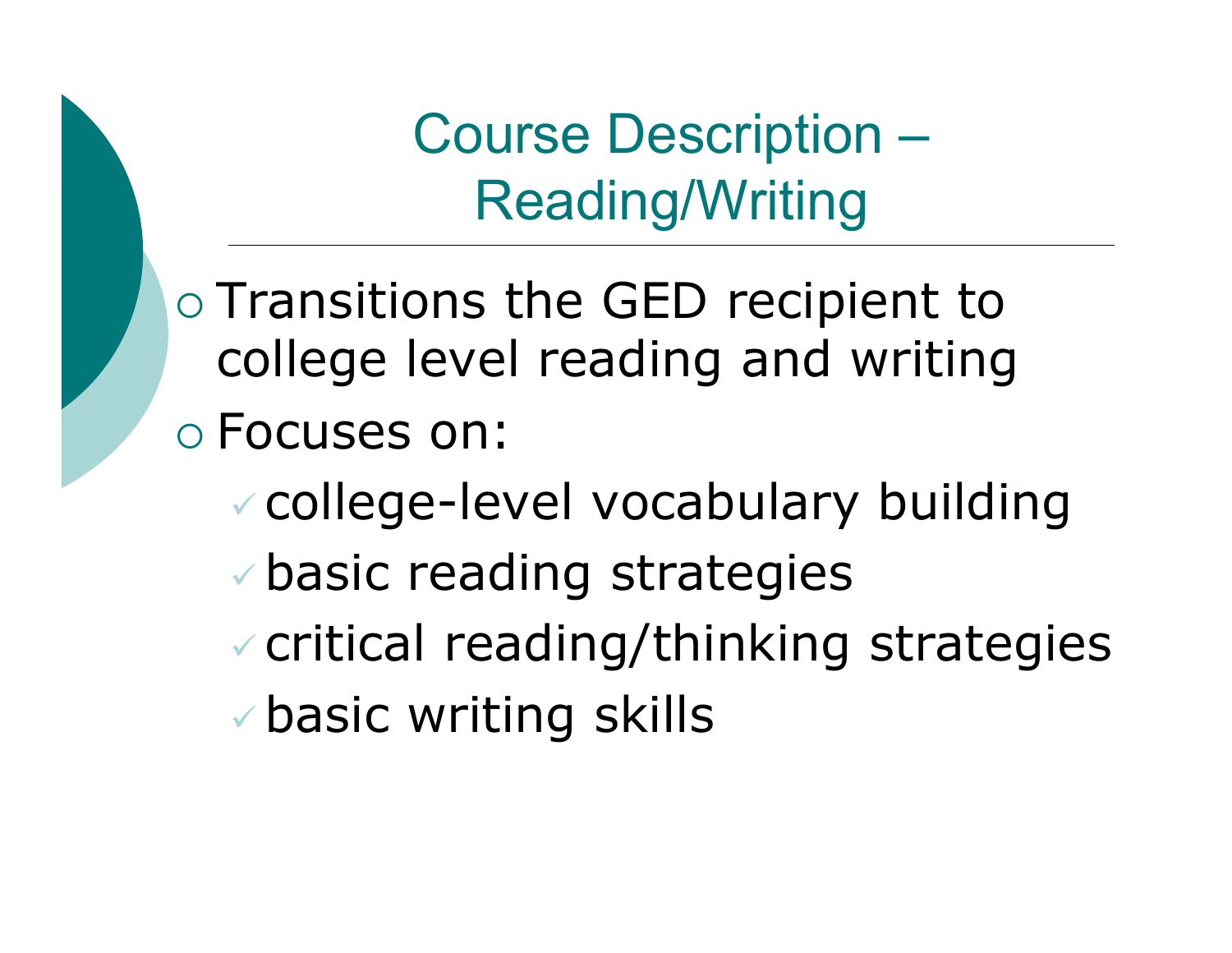### Course Description – AAA 101

 Gain familiarity with campus resources and procedures

o Set academic and career goals

 Balance lifestyle/wellness issues with academic commitments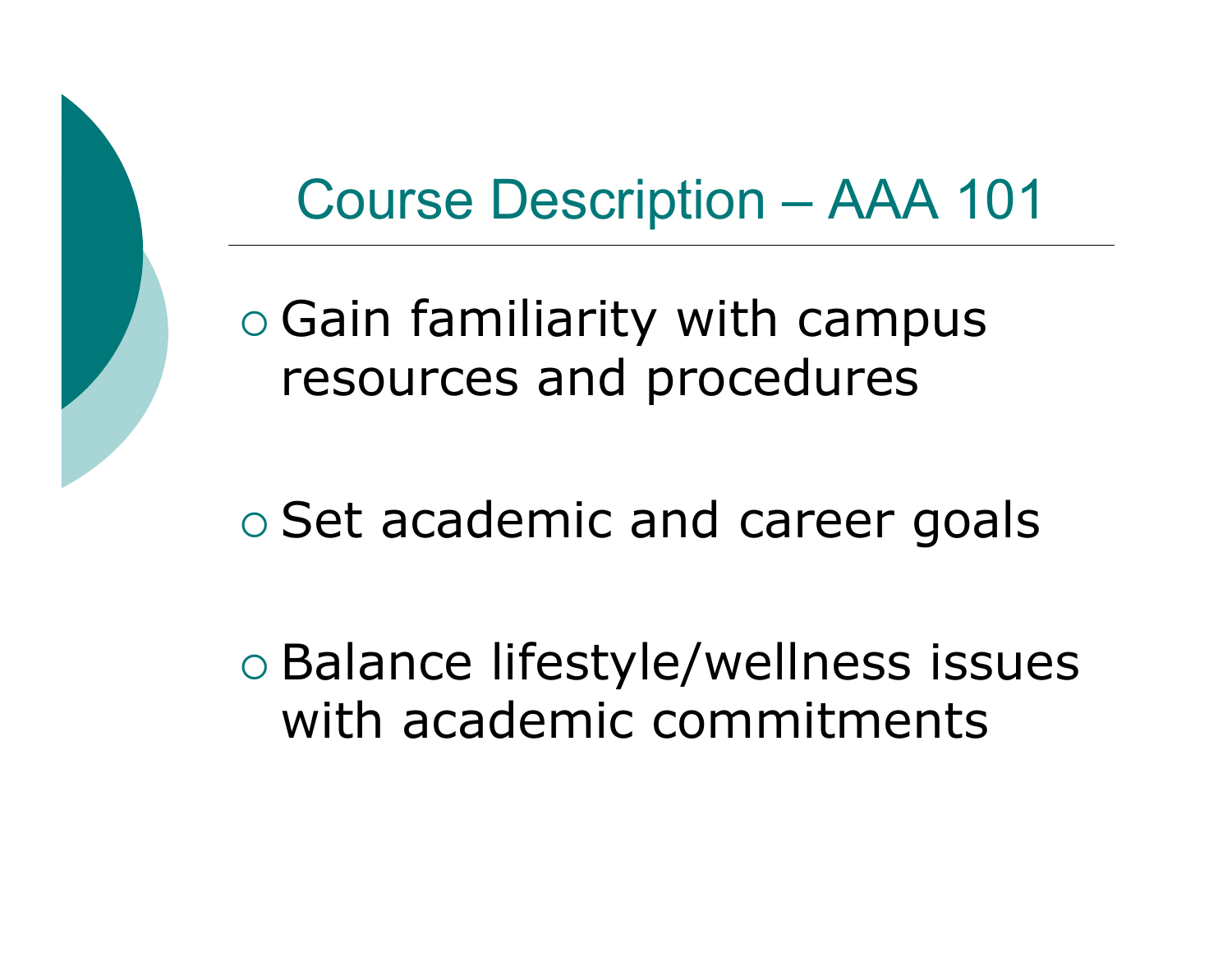## Instructional Strategies

 Mini-lessons Pair/small group work Writing workshop Internet resources/online information